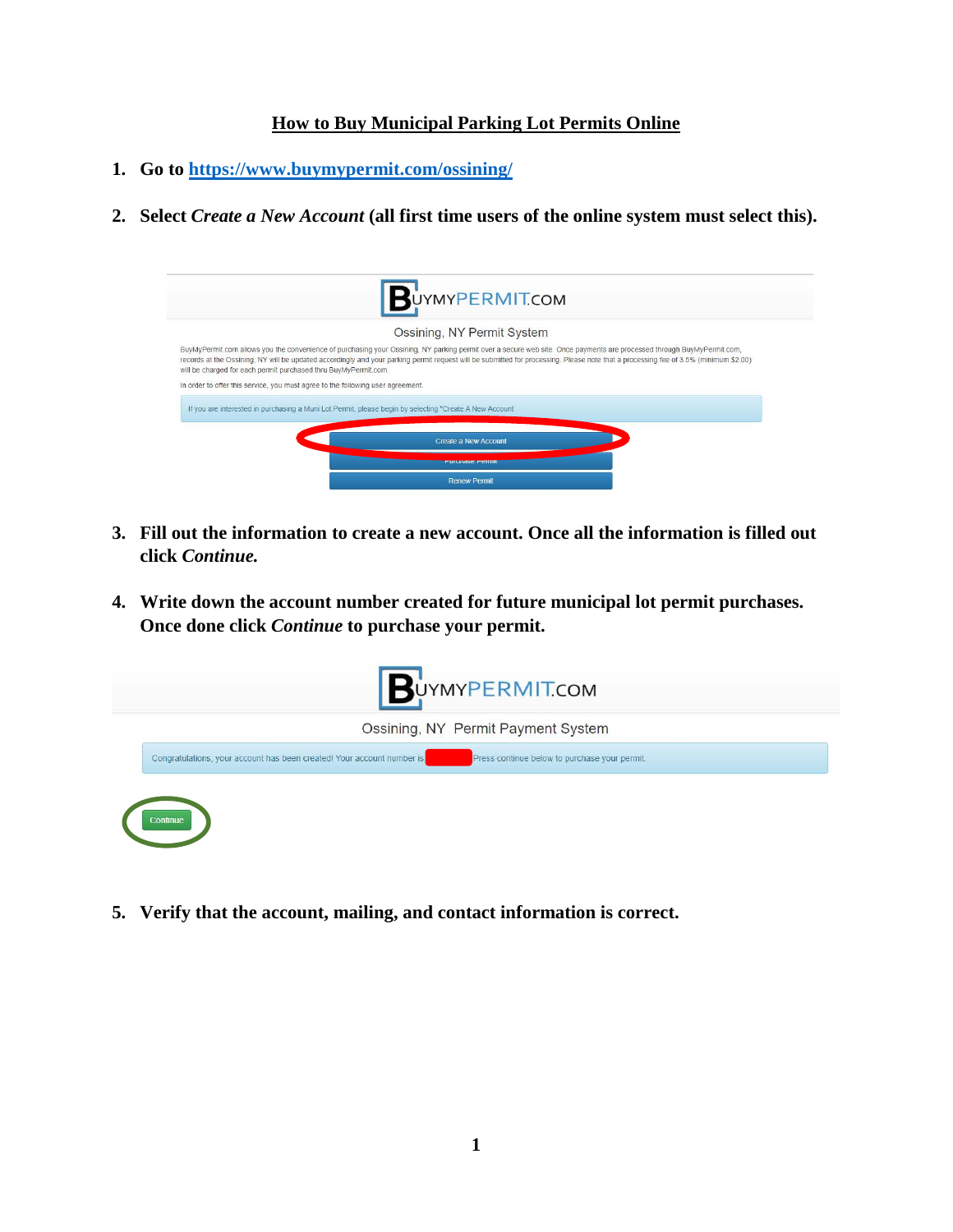| <b>Account Information</b>           |  |  |
|--------------------------------------|--|--|
| <b>Account Number</b><br>Name        |  |  |
| <b>Address</b>                       |  |  |
| Apt / Suite                          |  |  |
| City                                 |  |  |
| <b>State</b>                         |  |  |
| Zip                                  |  |  |
| □ My Mailing Information is the same |  |  |
| <b>Mailing Information</b>           |  |  |
| Name:                                |  |  |
| <b>Street Address</b>                |  |  |
| City                                 |  |  |
| State                                |  |  |
| Zip Code                             |  |  |
| <b>Contact Information</b>           |  |  |
| <b>Contact Name</b>                  |  |  |
| Cell Phone (required)                |  |  |
| <b>Home Phone</b>                    |  |  |
| Office Phone                         |  |  |
| E-Mail                               |  |  |
| Confirm E-Mail                       |  |  |

**6. Under Lots/Streets select** *Muni Muni*

**Under Permit Description select which muni permit you are purchasing:**

| Select the Lot and Permit you would like to purchase: |                    |              |
|-------------------------------------------------------|--------------------|--------------|
| Lot / Street:                                         | <b>MUNI MUNI</b>   | $\checkmark$ |
| <b>Permit Description:</b>                            | 12DAY 12 MONTH DAY | $\checkmark$ |

**\*Daytime permits run from 8 AM to 6 PM. Nighttime permits run from 6 PM to 8 AM\***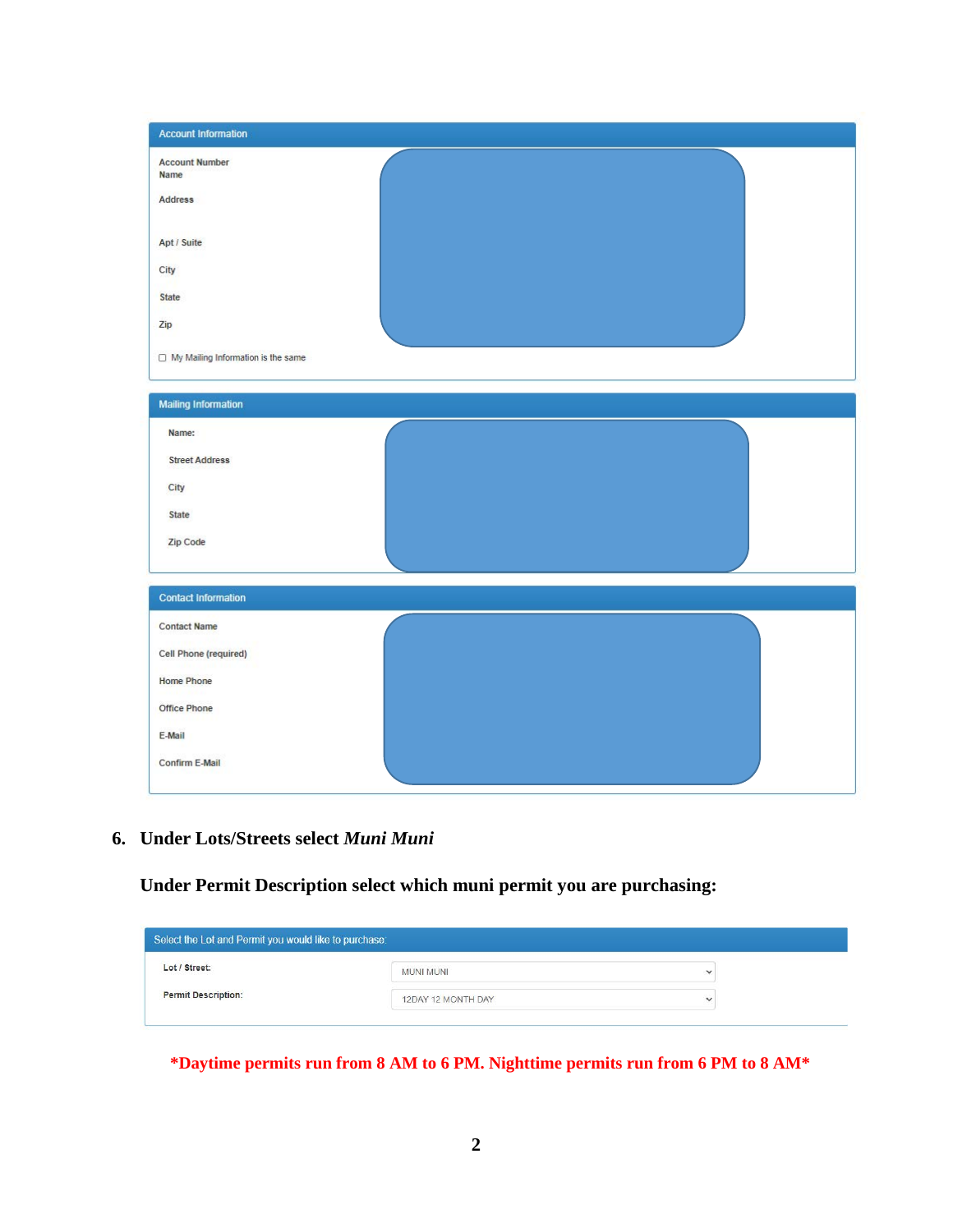| 12DAY 12 Month Day        | \$275 |
|---------------------------|-------|
| 12NGT 12 Month Night      | \$70  |
| <b>3DAY 3 Month Day</b>   | \$85  |
| <b>6NGT 6 Month Night</b> | \$45  |

**\*Note: You are only allowed to purchase one municipal permit at a time\***

**7. Fill out your vehicle information (information can be found on your car registration) and click** *Continue***.**

| State:                     | SELECT        | $\checkmark$ |
|----------------------------|---------------|--------------|
| Plate #:                   | PLATE #       |              |
| Make:                      | <b>SELECT</b> | $\checkmark$ |
| Color:                     | COLOR         |              |
| Vehicle Type:              | <b>SELECT</b> | $\checkmark$ |
| Reg. Exp. Date(MM/DD/YYYY) | (MM/DD/YYYY)  |              |
| <b>Clear Vehicle Info</b>  |               |              |

Commune Premier

**\*Note: One municipal permit is tied to one license plate number only\***

**8. Review your purchase and click** *Continue***.**

| Lot / Street:              | <b>MUNI MUNI</b>   |  |  |
|----------------------------|--------------------|--|--|
| <b>Permit Description:</b> | 12DAY 12 MONTH DAY |  |  |
| <b>Issuance Period:</b>    | ANNUAL             |  |  |
| <b>Issue Date:</b>         | 01/01/2021         |  |  |
| <b>Expiration Date:</b>    | 12/31/2021         |  |  |
| <b>Permit Amount:</b>      | \$275.00           |  |  |
| <b>Processing Fee:</b>     | \$9.62             |  |  |
| <b>Total Amount Due:</b>   | \$284.62           |  |  |

**9. Upload a copy of your car registration and click** *Pay by credit card***.**